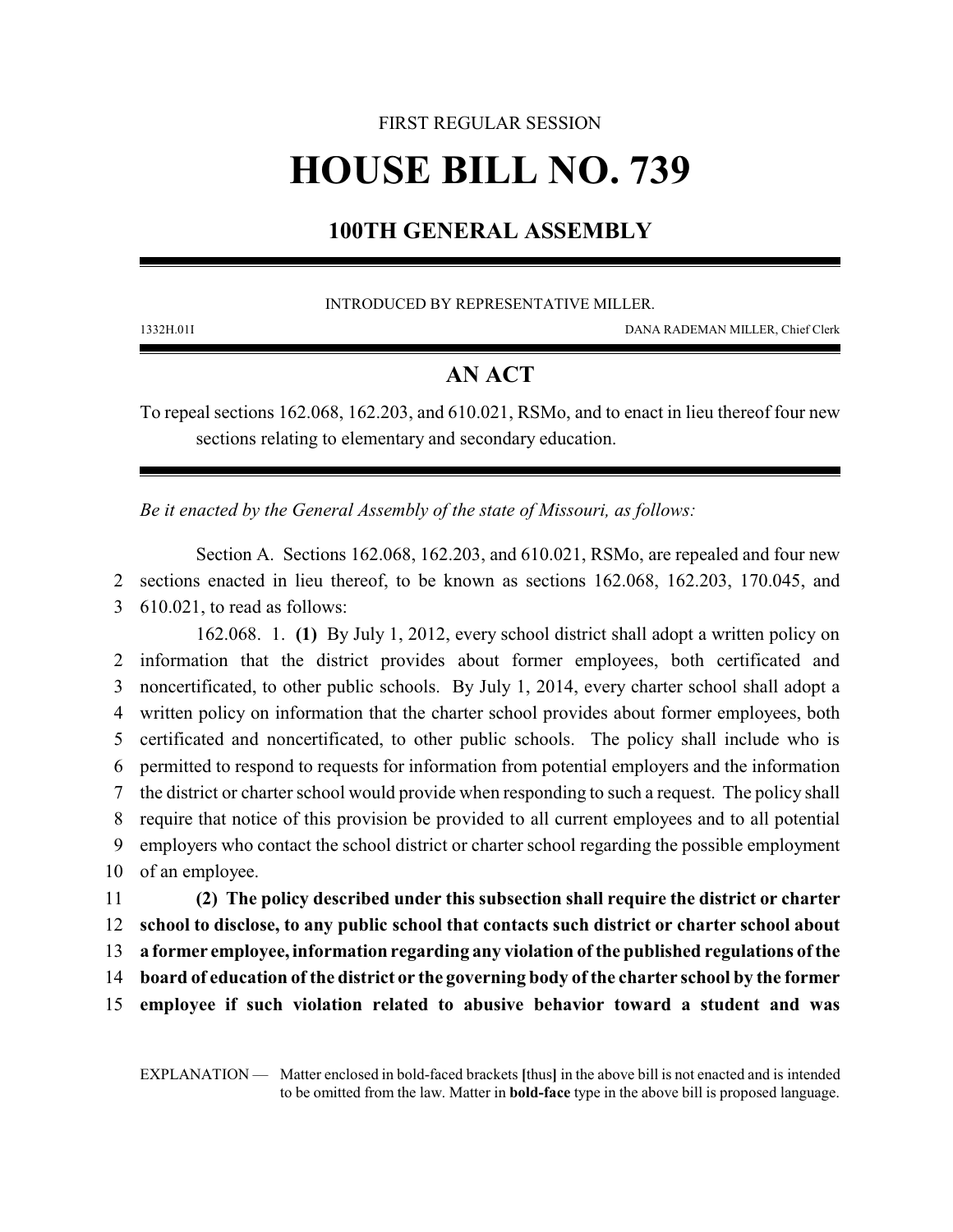## **determined to be an actual violation by the board of the district or the governing body of the charter school.**

 2. Any school district or charter school that employs a person about whom the children's division conducts an investigation involving allegations of sexual misconduct with a student and reaches a finding of substantiated shall immediately suspend the employment of such person, notwithstanding any other provision of law, but the district or charter school may return the person to his or her employment if the child abuse and neglect review board's finding that the allegation is substantiated is reversed by a court on appeal and becomes final. Nothing shall preclude a school district or charter school from otherwise lawfully terminating the employment of any employee about whom there has been a finding of unsubstantiated resulting from an investigation bythe children's division involving allegations of sexual misconduct with a student.

 3. Any employee who is permitted to respond to requests for information regarding former employees under a policy adopted by his or her school district or charter school under **[**subsection 2 of**]** this section and who communicates only the information which such policy directs, and who acts in good faith and without malice shall be immune against any civil action for damages brought by the former employee arising out of the communication of such information. If any such action is brought, the employee may, at his or her option, request the attorney general to defend him or her in such suit and the attorney general shall provide such defense, except that if the attorney general represents the school district or the department of elementary and secondary education in a pending licensing matter under section 168.071 the attorney general shall not represent the school district employee.

 4. Notwithstanding the provisions of subsection 2 of this section, if a district or charter school that has employed any employee whose job involves contact with children receives allegations of sexual misconduct concerning the employee and as a result of such allegations or as a result of such allegations being substantiated by the child abuse and neglect review board dismisses the employee or allows the employee to resign in lieu of being fired and fails to disclose the allegations of sexual misconduct when furnishing a reference for the former employee or responding to a potential employer's request for information regarding such employee, the district or charter school shall be directly liable for damages to any student of a subsequent employing district or charter school who is found bya court of competent jurisdiction to be a victim of the former employee's sexual misconduct, and the district or charter school shall bear third-party liability to the employing district or charter school for any legal liability, legal fees, costs, and expenses incurred by the employing district or charter school caused by the failure to disclose such information to the employing district or charter school.

 5. If a school district or charter school has previously employed a person about whom the children's division has conducted an investigation involving allegations of sexual misconduct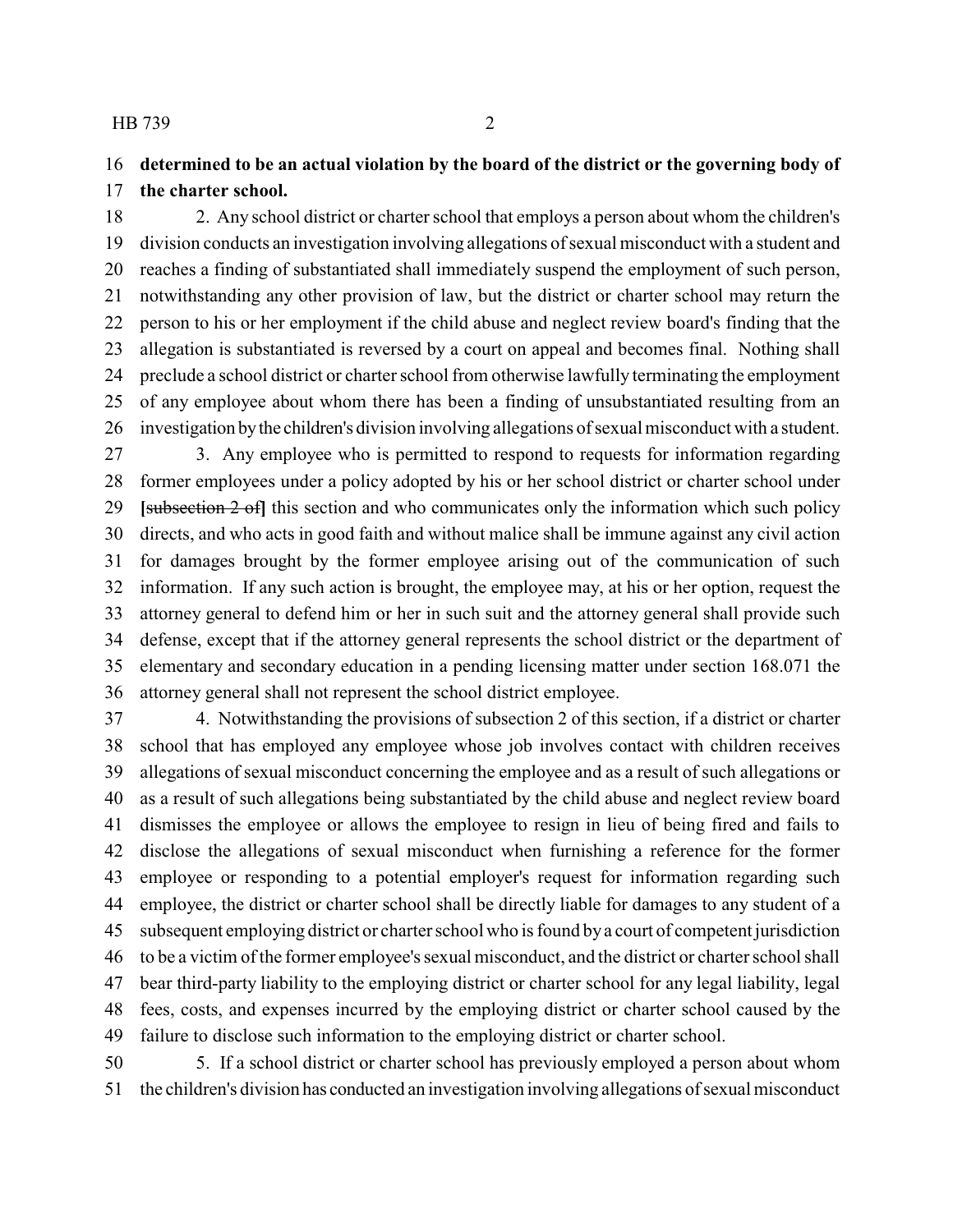with a student and has reached a finding of substantiated and another public school contacts the district or charter school for a reference for the former employee, the district or charter school shall disclose the results of the children's division's investigation to the public school.

 6. Any school district or charter school employee, acting in good faith, who reports alleged sexual misconduct on the part of a teacher or other school employee shall not be discharged or otherwise discriminated against in any fashion because of such reporting.

 **7. Any school district or charter school shall, before offering employment to any former employee of a school district or charter school, contact the district or charter school that previously employed such employee and request information regarding the former employee.**

162.203. 1. Board members initially elected or appointed under section 162.291, 162.459, 162.471, or 162.581 after August 28, 1993, in addition to the qualifications prescribed in those sections, shall successfully complete orientation and training requirements within one year of the date of the election or appointment. The orientation and training shall consist of at least **[**sixteen**] eighteen** hours **and thirty minutes** with the cost of such training to be paid by the district.

 2. **The orientation and training required under subsection 1 of this section shall include two hours and thirty minutes of effective and comprehensive sexual harassment training. If, before August 28, 2019, a board member completed the orientation and training requirements of this section as they existed before August 28, 2019, the board member shall not be required to complete any additional training other than the refresher training described in subsection 3 of this section.**

 **3. Any school board member serving a term as of August 28, 2019, or elected or appointed after August 28, 2019, shall complete at least one hour of refresher training each year of any term in office; except that, the refresher training shall not be required in the year in which the member completes the initial orientation and training under subsection 1 of this section. The refresher training shall address concepts covered in the initial training including, but not limited to, the prevention of sexual harassment.**

 **4.** All programs providing the orientation and training required under the provisions of this section shall be offered by a statewide association organized for the benefit of members of boards of education or be approved by the state board of education.

**170.045. 1. For purposes of this section, "sexual harassment" means uninvited and unwelcome verbal or physical behavior of a sexual nature.**

 **2. In school year 2020-21 and in each school year thereafter, each school district shall provide age-appropriate sexual harassment training to students in all grades not lower than the sixth grade. To the extent appropriate, the annual sexual harassment**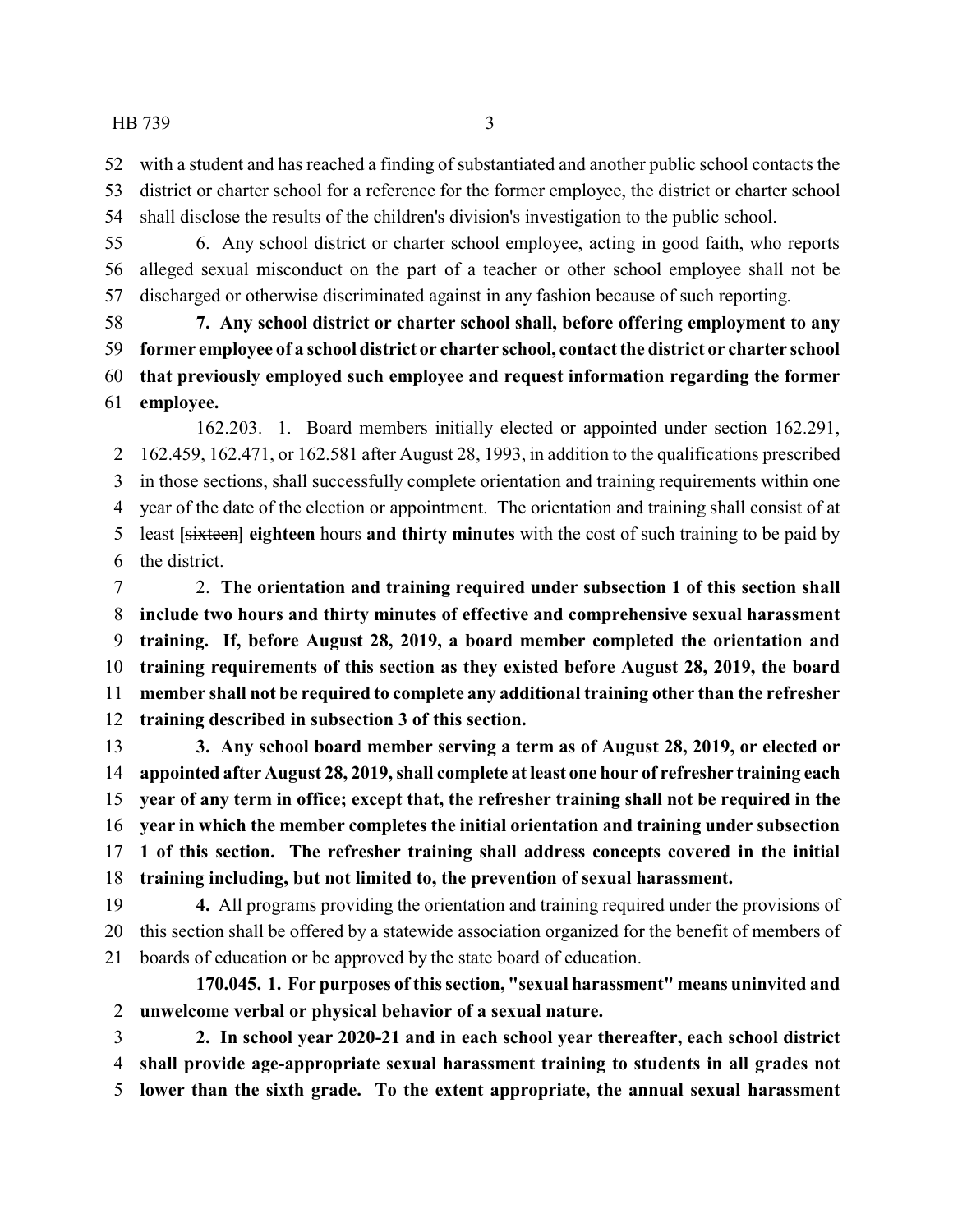**training shall cover the provisions of any policies related to sexual harassment that appear**

**in the district's handbook.**

 **3. The department of elementary and secondary education shall develop training materials that school districts may use to comply with the provisions of this section.**

 **4. The department of elementary and secondary education may promulgate rules to implement the provisions of this section. Any rule or portion of a rule, as that term is defined in section 536.010, that is created under the authority delegated in this section shall become effective only if it complies with and is subject to all of the provisions of chapter 536 and, if applicable, section 536.028. This section and chapter 536 are nonseverable, and if any of the powers vested with the general assembly pursuant to chapter 536 to review, to delay the effective date, or to disapprove and annul a rule are subsequently held unconstitutional,thenthe grant of rulemaking authority and any rule proposed or adopted after August 28, 2019, shall be invalid and void.**

610.021. Except to the extent disclosure is otherwise required by law, a public governmental body is authorized to close meetings, records and votes, to the extent they relate to the following:

 (1) Legal actions, causes of action or litigation involving a public governmental body and any confidential or privileged communications between a public governmental body or its representatives and its attorneys. However, any minutes, vote or settlement agreement relating to legal actions, causes of action or litigation involving a public governmental body or any agent or entity representing its interests or acting on its behalf or with its authority, including any insurance company acting on behalf of a public government body as its insured, shall be made public upon final disposition of the matter voted upon or upon the signing by the parties of the settlement agreement, unless, prior to final disposition, the settlement agreement is ordered closed by a court after a written finding that the adverse impact to a plaintiff or plaintiffs to the action clearly outweighs the public policy considerations of section 610.011, however, the amount of anymoneys paid by, or on behalf of, the public governmental body shall be disclosed; provided, however, in matters involving the exercise of the power of eminent domain, the vote shall be announced or become public immediately following the action on the motion to authorize institution of such a legal action. Legal work product shall be considered a closed record;

 (2) Leasing, purchase or sale of real estate by a public governmental body where public knowledge of the transaction might adversely affect the legal consideration therefor. However, any minutes, vote or public record approving a contract relating to the leasing, purchase or sale of real estate by a public governmental body shall be made public upon execution of the lease, purchase or sale of the real estate;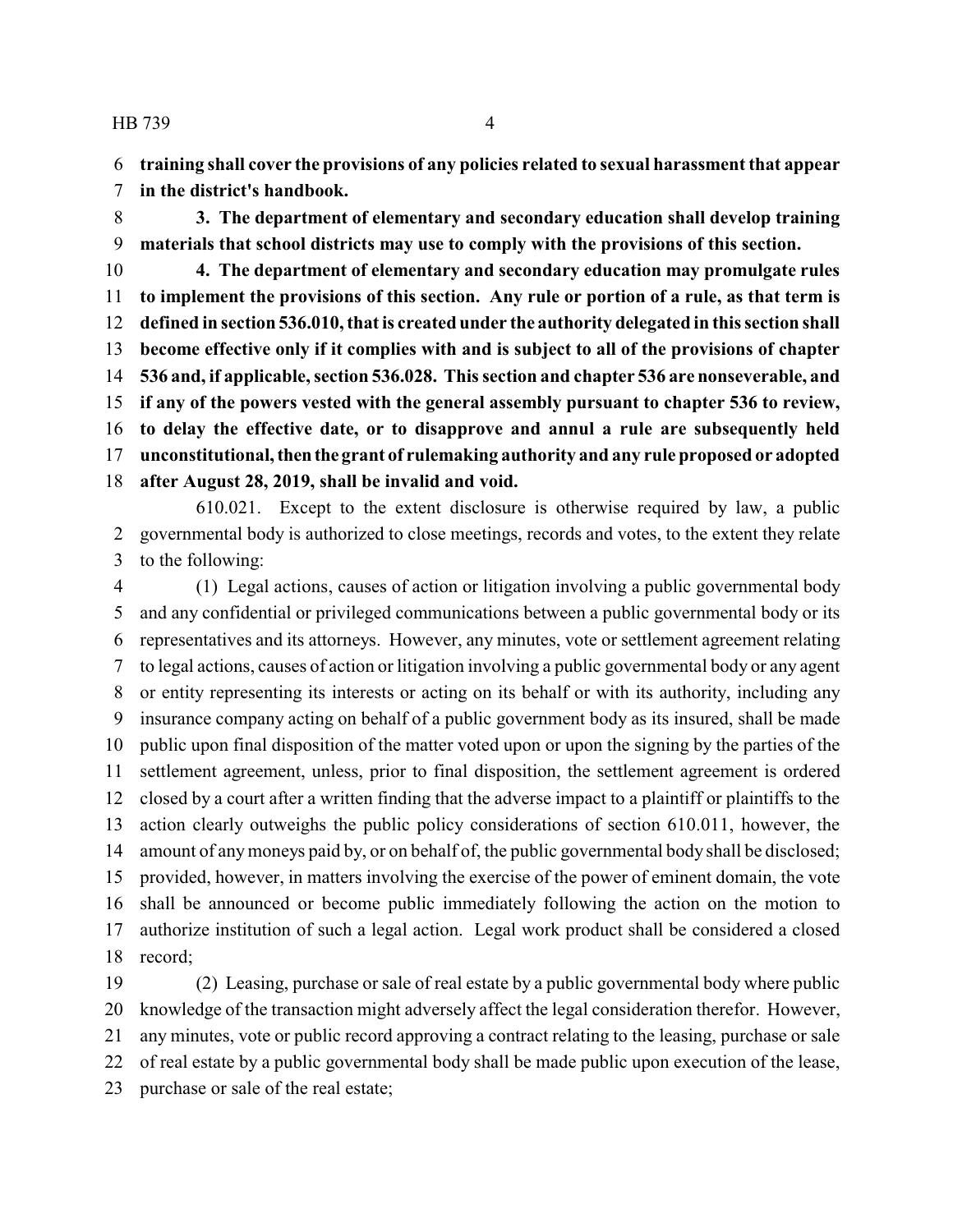(3) Hiring, firing, disciplining or promoting of particular employees by a public governmental body when personal information about the employee is discussed or recorded. However, any vote on a final decision, when taken by a public governmental body, to hire, fire, promote or discipline an employee of a public governmental body shall be made available with a record of how each member voted to the public within seventy-two hours of the close of the meeting where such action occurs; provided, however, that any employee so affected shall be entitled to prompt notice of such decision during the seventy-two-hour period before such decision is made available to the public. As used in this subdivision, the term "personal information" means information relating to the performance or merit of individual employees**. This exemption shall not apply to a school district's or charter school's records relating to a violation of the published regulations of the board of education of the district or the governing body of the charter school by an employee of such district or charter school if such violation related to the employee's abusive behavior toward a student and was determined to be an actual violation by the board of the district or the governing body of the charter school; except that, any information that individually identifies such student shall be considered a closed record**;

(4) The state militia or national guard or any part thereof;

 (5) Nonjudicial mental or physical health proceedings involving identifiable persons, including medical, psychiatric, psychological, or alcoholism or drug dependency diagnosis or treatment;

 (6) Scholastic probation, expulsion, or graduation of identifiable individuals, including records of individual test or examination scores; however, personallyidentifiable student records maintained by public educational institutions shall be open for inspection by the parents, guardian or other custodian of students under the age of eighteen years and by the parents, guardian or other custodian and the student if the student is over the age of eighteen years;

 (7) Testing and examination materials, before the test or examination is given or, if it is to be given again, before so given again;

(8) Welfare cases of identifiable individuals;

 (9) Preparation, including any discussions or work product, on behalf of a public governmental body or its representatives for negotiations with employee groups;

(10) Software codes for electronic data processing and documentation thereof;

 (11) Specifications for competitive bidding, until either the specifications are officially approved by the public governmental body or the specifications are published for bid;

 (12) Sealed bids and related documents, until the bids are opened; and sealed proposals and related documents or any documents related to a negotiated contract until a contract is executed, or all proposals are rejected;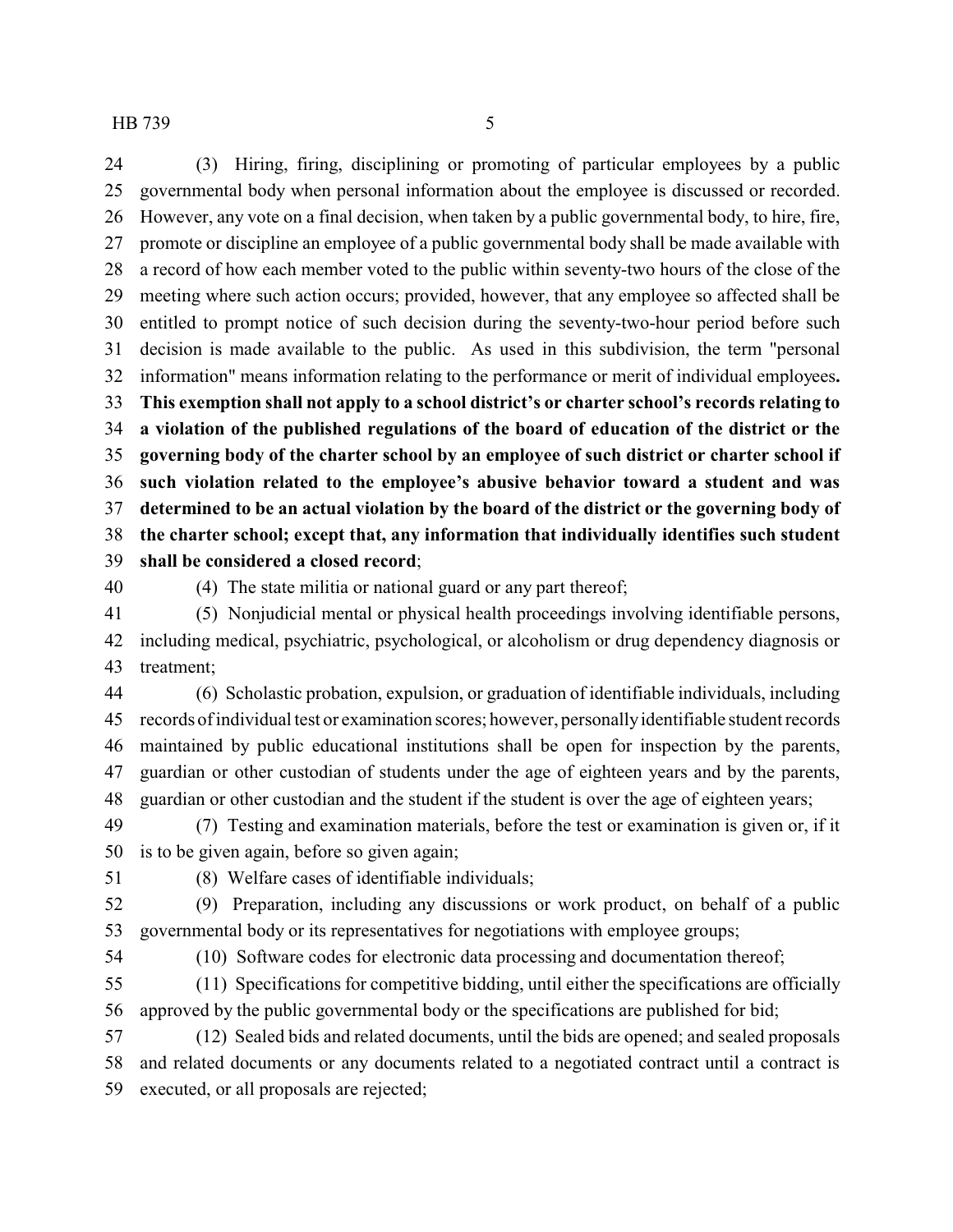(13) Individually identifiable personnel records, performance ratings or records pertaining to employees or applicants for employment, except that this exemption shall not apply to the names, positions, salaries and lengths of service of officers and employees of public agencies once they are employed as such, and the names of private sources donating or contributing money to the salary of a chancellor or president at all public colleges and universities in the state of Missouri and the amount of money contributed by the source**. This exemption shall not apply to a school district's or charter school's records relating to a violation of the published regulations of the board of education of the district or the governing body of the charter school by an employee of such district or charter school if such violation related to the employee's abusive behavior toward a student and was determined to be an actual violation by the board of the district or the governing body of the charter school; except that, any information that individually identifies such student shall be considered a closed record**;

(14) Records which are protected from disclosure by law;

 (15) Meetings and public records relating to scientific and technological innovations in which the owner has a proprietary interest;

 (16) Records relating to municipal hotlines established for the reporting of abuse and wrongdoing;

 (17) Confidential or privileged communications between a public governmental body and its auditor, including all auditor work product; however, all final audit reports issued by the auditor are to be considered open records pursuant to this chapter;

 (18) Operational guidelines, policies and specific response plans developed, adopted, or maintained by any public agency responsible for law enforcement, public safety, first response, or public health for use in responding to or preventing any critical incident which is or appears to be terrorist in nature and which has the potential to endanger individual or public safety or health. Financial records related to the procurement of or expenditures relating to operational guidelines, policies or plans purchased with public funds shall be open. When seeking to close information pursuant to this exception, the public governmental body shall affirmatively state in writing that disclosure would impair the public governmental body's ability to protect the security or safety of persons or real property, and shall in the same writing state that the public interest in nondisclosure outweighs the public interest in disclosure of the records;

 (19) Existing or proposed security systems and structural plans of real property owned or leased by a public governmental body, and information that is voluntarily submitted by a nonpublic entity owning or operating an infrastructure to any public governmental body for use by that body to devise plans for protection of that infrastructure, the public disclosure of which would threaten public safety: